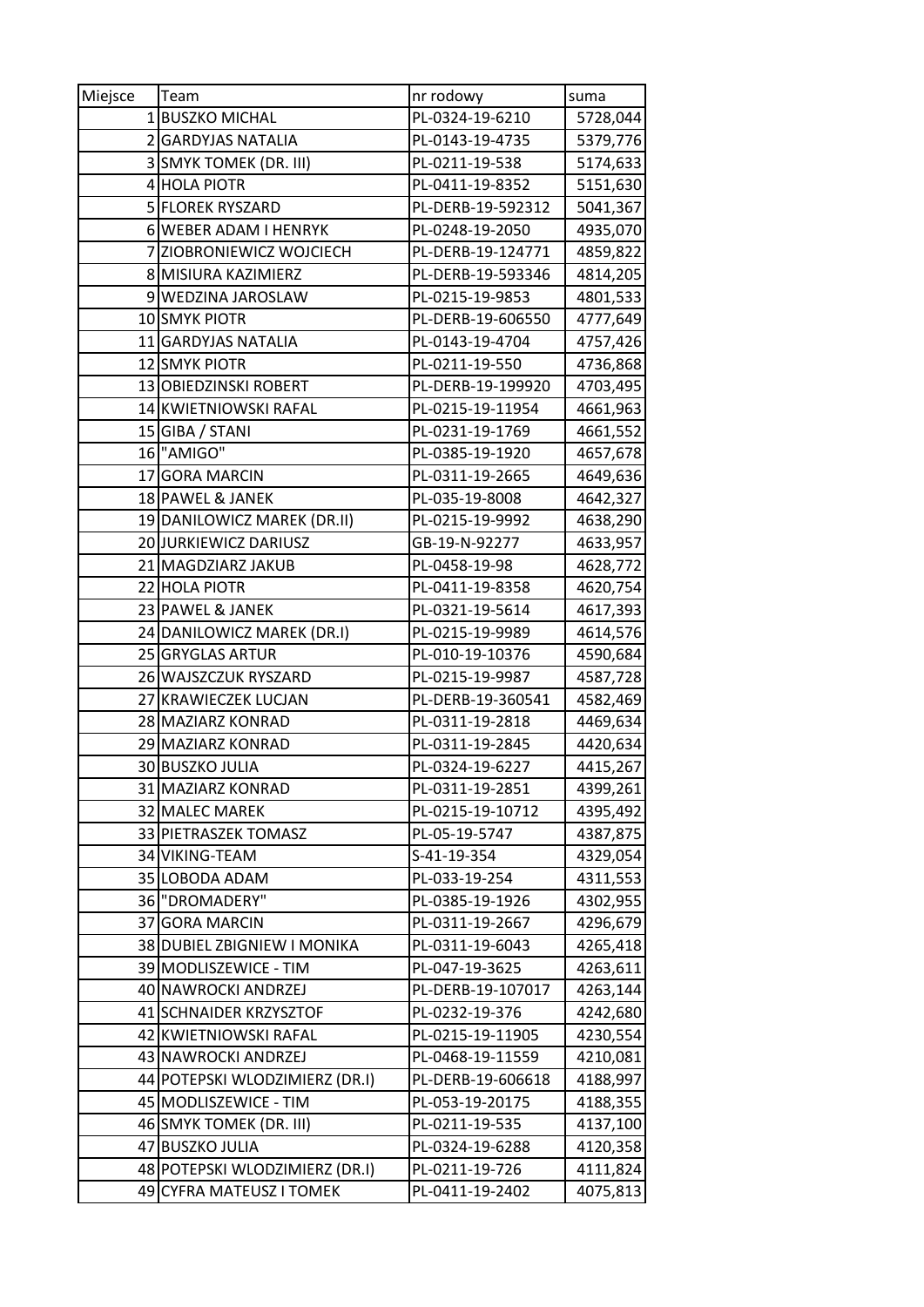| 50 MAZUR KAZIK                 | PL-0215-19-4060   | 4060,962 |
|--------------------------------|-------------------|----------|
| 51 WAJSZCZUK RYSZARD           | PL-0215-19-9829   | 4034,294 |
| 52 KOMAROW WLODIMIR (DR.I)     | BLR-19-027        | 4025,701 |
| 53 MAGDZIARZ JAKUB             | PL-0458-19-29     | 4003,605 |
| 54 PIETRASZEK TOMASZ           | PL-05-19-1107     | 3999,112 |
| 55 KRAWCZAK SEBASTIAN          | PL-DERB-19-137093 | 3997,047 |
| 56 GORA MARCIN                 | PL-0311-19-2687   | 3866,447 |
| 57 DZIERZAK KRZYSZTOF          | PL-0497-19-1369   | 3864,659 |
| 58 JURECZKA KRZYSZTOF          | PL-DERB-19-296985 | 3845,787 |
| 59 NIZINY - MAGDZIARZ PIOTR    | PL-0458-19-40     | 3839,462 |
| 60 WEDZINA JAROSLAW            | PL-0215-19-9980   | 3811,506 |
| 61 TORZ SLAWOMIR               | PL-DERB-19-370414 | 3804,573 |
| 62 SMYK TOMEK (DR. I)          | PL-0211-19-559    | 3790,687 |
| 63 CZAJKA CZESLAW              | PL-0311-19-7426   | 3753,103 |
| 64 NIZINY - MAGDZIARZ PIOTR    | PL-0458-19-126    | 3690,886 |
| 65 VIKING-TEAM                 | S-41-19-346       | 3645,203 |
| 66 WEBER ADAM I HENRYK         | PL-DERB-19-722802 | 3628,147 |
| 67 CZUPRYN BARTLOMIEJ          | PL-0458-19-260    | 3621,572 |
| 68 LOBODA ADAM                 | PL-033-19-264     | 3551,320 |
| 69 BLASZCZYK LEON              | PL-DERB-19-297341 | 3550,115 |
| 70 BLASZCZYK LEON              | PL-DERB-19-297316 | 3544,642 |
| 71 "AMIGO"                     | PL-DERB-19-103198 | 3405,203 |
| 72 POTEPSKI WLODZIMIERZ (DR.I) | PL-DERB-19-606663 | 3400,407 |
| 73 KOCANDA JAROSLAW            | PL-DERB-19-670133 | 3194,436 |
| 74 KRAWCZAK SEBASTIAN          | PL-DERB-19-137099 | 3170,810 |
| 75 TORZ SLAWOMIR               | PL-DERB-19-365283 | 3153,705 |
| 76 KORYCKA JUSTYNA             | PL-041-19-6825    | 3118,915 |
| 77 VIKING-TEAM                 | S-41-19-351       | 3116,826 |
| 78 MISIURA KAZIMIERZ           | PL-DERB-19-593304 | 3112,782 |
| 79 SERAFIN LESZEK              | PL-0250-19-985    | 3098,248 |
| 80 GORA MARCIN                 | PL-0311-19-2697   | 3029,564 |
| 81 SZICHTA TOMASZ              | PL-0265-19-1745   | 3028,632 |
| 82 NIZINY - MAGDZIARZ PIOTR    | PL-0458-19-117    | 2972,562 |
| 83 POTEPSKI WLODZIMIERZ (DR.I) | PL-DERB-19-606604 | 2923,865 |
| 84 MASTER TIM                  | PL-047-19-3651    | 2854,390 |
| 85 CYFRA MATEUSZ I TOMEK       | PL-0411-19-2403   | 2849,752 |
| 86 "AMIGO"                     | PL-010-19-1571    | 2838,049 |
| 87 MODLISZEWICE - TIM          | PL-047-19-3605    | 2788,476 |
| 88 SMYK TOMEK (DR. III)        | PL-0211-19-558    | 2703,803 |
| 89 BUSZKO MICHAL               | PL-0324-19-6213   | 2653,105 |
| 90 GRYGLAS ARTUR               | PL-010-19-10597   | 2625,667 |
| 91 ZIOBRONIEWICZ WOJCIECH      | BE-19-2084931     | 2621,427 |
| 92 KAMIL RAFAL                 | PL-0215-19-9368   | 2576,933 |
| 93 JURECZKA KRZYSZTOF          | PL-DERB-19-296989 | 2535,879 |
| 94 POTEPSKI WLODZIMIERZ (DR.I) | PL-0211-19-620    | 2493,175 |
| 95 SERAFIN LESZEK              | PL-0250-19-939    | 2492,318 |
| 96 BUSZKO MICHAL               | PL-DERB-19-274896 | 2462,349 |
| 97 TORZ SLAWOMIR               | PL-DERB-19-365281 | 2353,452 |
| 98 HOLA PIOTR                  | PL-0411-19-8355   | 2329,407 |
| 99 SZTOBNICKI PAWEL            | S24-19-542        | 2319,777 |